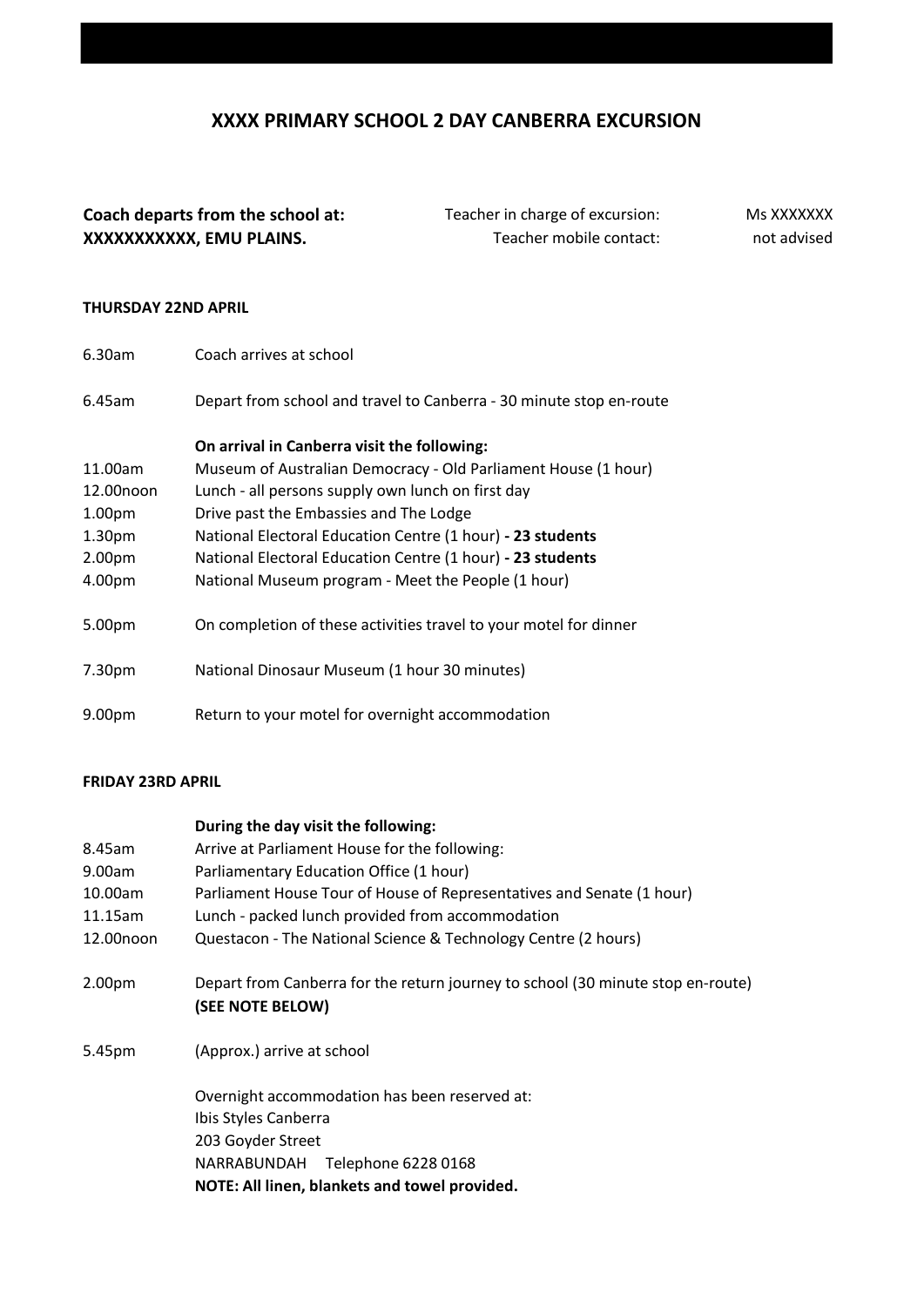#### **NOTE RE STOP AT MCDONALDS ON YOUR RETURN JOURNEY TO SCHOOL**

The group will require a comfort stop on the return journey and some groups choose to stop at McDonalds whilst others prefer a park in Goulburn with afternoon tea provided.

If your preference is for McDonalds, please advise and we can supply you with a pre-order form which is essential to ensure your purchase is completed in the time allowed for.

On the day please confirm your arrival time by calling McDonalds at least one hour before arrival on the following number: Sutton Forest - 4878 9399

If you prefer Goulburn you can supply your own afternoon tea or we can supply at a cost of \$6.00 per person (students and teachers). Advise our office if required.

**NOTE RE PARLIAMENT HOUSE VISIT TO HOUSE OF REPRESENTATIVES & SENATE** The maximum number of visitors per gallery is fifty students and five adults. **If more than the confirmed numbers arrive for the school visit, the additional students will not be able to participate.**